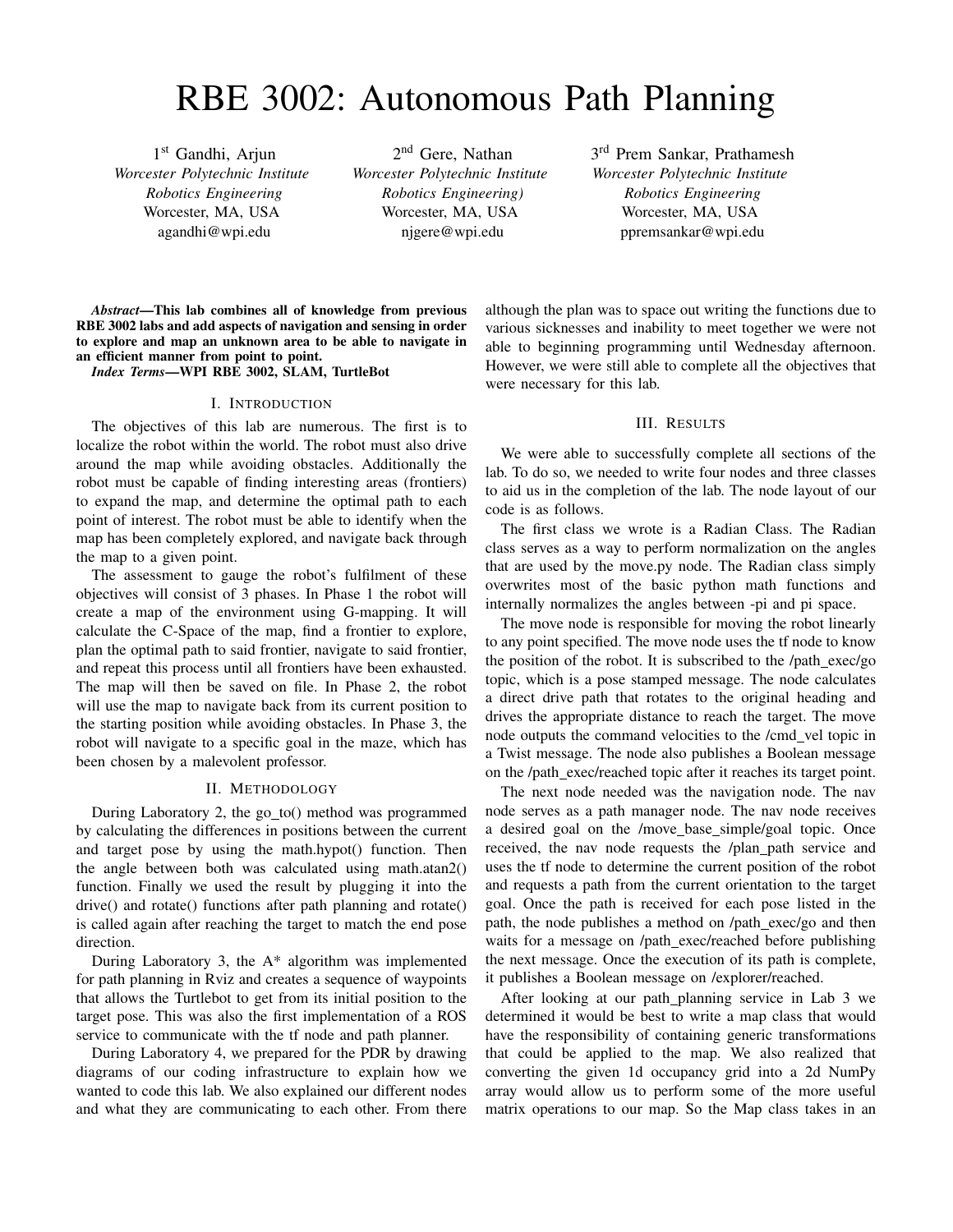Occupancy Grid as a message and returns a new Map object. A map object has several useful functions:

- A map object can be converted into a grid cells message. This is useful for outputting various things such as our cspace, as well as our explored nodes into rviz.
- A map object can calculate a cspace and return a new cspace map with a varying border specified by an input. There is also an additional parameter that allows the cspace function to treat unknown space as a wall.
- A map object can use its metadata to convert an  $(x, y)$ coordinate to world coordinates and vice-versa.
- A map object can return a list of neighbors around a given  $(x, y)$  point. Neighbors are defined as the  $(x, y)$ points in a square matrix with the center being the desired point and the input distance "d" being the radius of said matrix. The neighbors method also has 2 optional exclusion thresholds which are a min or max to ignore certain neighbors whose values do not fall between the 2 thresholds.
- A map object can display itself as an image.
- A map object can run erosion and dilation upon itself.
- A map object can isolate frontiers by finding the borders of 0 and -1 and setting that value to 100 while setting the rest of the points in the map to zero.
- The map can run Canny edge detection on its self with an option to blur the map using Gaussian blur beforehand.
- The map can return a list of edges found in the map. This runs contour detection on the image and then returns a list of Edge objects with centroids and size calculated.

The map class was used heavily in both the path planning and explorer node.

The edge class is a small class written to make storing edges (frontiers) of a map easier and debugging. The edge class holds the centroid as an  $(x,y)$  tuple and the edge size as a float. It also contains a print method that allows it to be printed on the terminal for the debugging process.

The path planner node uses  $A^*$  to find a viable path between the two specified poses. The path planner node relies heavily on the map class. It uses the neighbor function of the map class to perform a weighted breadth-first search from the start position to the end position. Before running A\* and generating a path, it uses the cspace function to inflate the borders of the map, as well as uses the walkable neighbor function to find the closest point to the target and start that is accessible by the robot. A\* has 3 weights that are added together:

- A euclidean distance from the start to the current node.
- A euclidean distance from the current node to the end.
- A euclidean distance from the current node to its previous node.

The explorer node is responsible for identifying and selecting which frontier the robot travels to. The node first inflates the map using cspace to prevent the identification of small frontiers, which are likely to be insignificant. The node then runs the isolate frontier function to show each identified edge. The node runs erosion and dilation to clean up any frontiers. The robot then checks to see if there are any identifiable frontiers in the map. If there are not, it exits the loop and finishes exploring. If there are, it turns the found frontiers into edge objects using the to edge method of maps. It then sorts each frontier from biggest to smallest, publishes a message on the /move base simple topic, and waits for a message on /explorer/reached. After it finishes exploring, the robot publishes a Boolean to the /explorer/state topic.



*Figure 1: Map of ROS node communications*



*Figure 2: Map of ROS simulation node communications*

#### IV. DISCUSSION

Once again, the goals of the lab were many. The first was to localize the robot within the world. The robot must also drive around the map while avoiding obstacles, and must be capable of finding interesting areas (frontiers) to expand the map. It must be able to determine the optimal path to each